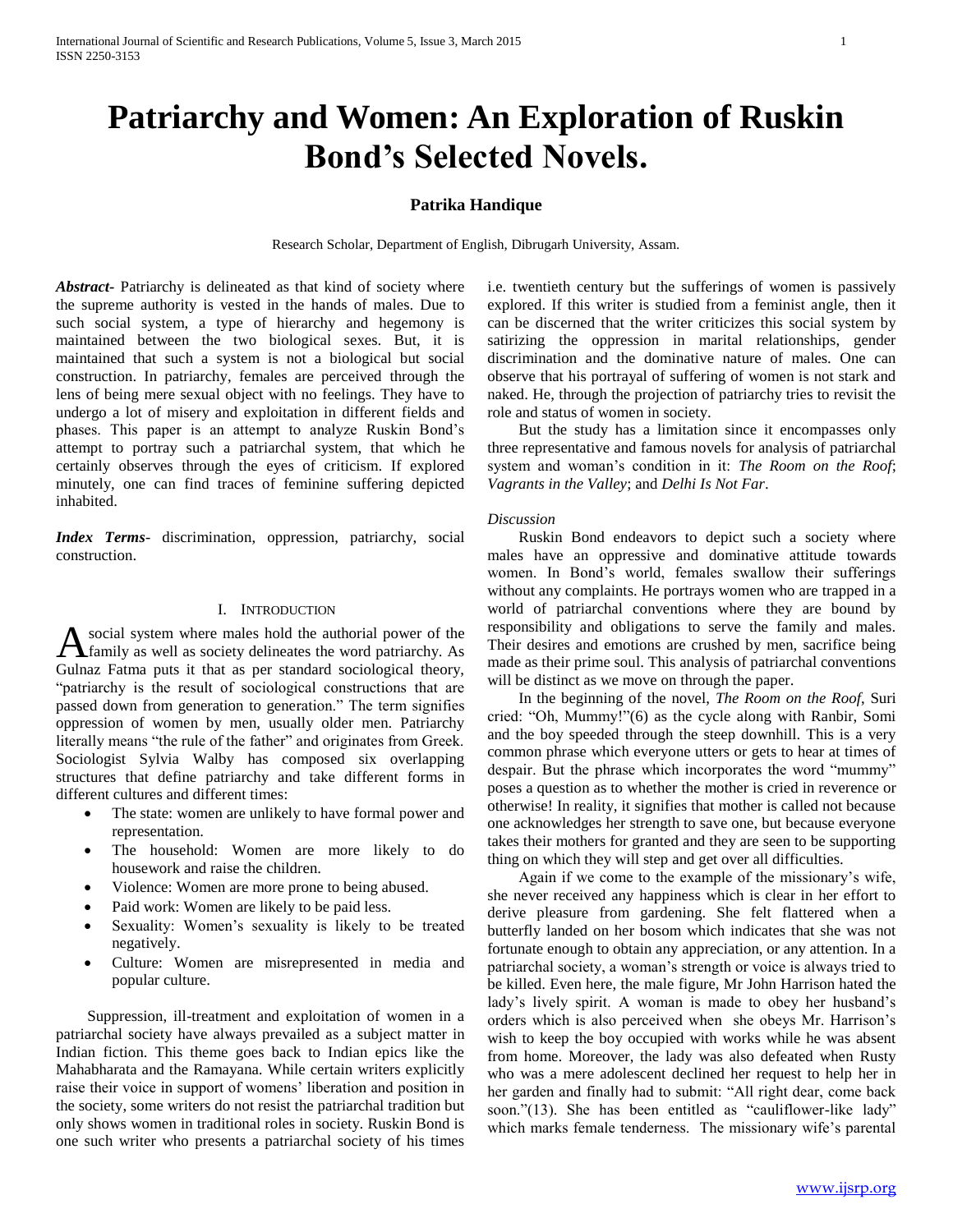concern is never given the deserving response by the boy. Even when she had accomplished all her works by herself after being refused by the boy and heartily welcomed Rusty offering him lemonade drink, he indifferently smiled only as a matter of courtesy and hurried away from the place. It really hurts when the boy thinks that such cruelty on his part could be forgiven by his good thought of donating money for upkeep of church, wife and garden, and it clarifies how a person remains unconcerned about female's emotions.

 Another character, Meena Kapoor also represents the suffering woman as her husband is a drunkard, while she has to take care of him. She was not given much respect and it is evident when her son, Kishen did not even care to inform about the money which he asked from his father. Even, her husband did not care to attend to her feelings. Whenever he was scolded for having too many drinks, he "ignored" them. When the story of their arranged marriage is revealed, the readers come to know that they had been betrothed from childhood, while the same patriarchal reason goes behind this wedding: "Kapoor was a promising young man, intelligent and beginning to make money; and Meena at thirteen, possessed the freshness and promise of spring."(60). Females were only thought to be a toy made to please men. Her emotions never meant any importance to her drunkard husband, for which she went to Rusty in search of some care and affection. Again, in the world of Bond, females were only attached to domestic works like Meena was presumed to make tikkees while the male figures would do the accounts or selling activity in their future plan of opening a chaat shop. Mr. Kapoor fell into the category of a male patriarch who took females as something for use. Therefore, when his first wife met with an accident, he didn't even wait for the sorrow to die down but immediately another.

 In his next novel, *Vagrants in the Valley*, another such character exists, of an Englishman, Mr. Pettigrew who also perceived females as entertaining dolls: "Only invalids get married, so that they can have someone look after them in their old age. No man's likely to be content with one woman in their life."(159). The attitude of self-centeredness of Mr. Pettigrew who only saw that women were ones that have come to nurse their so called gods or males when needed. But this is contrary to female attitude which is crystal clear in Rusty's aunt's utterance. She too wanted somebody (like Rusty) to take care of her but she never displayed the typical self-centric behavior of man but the feminine characteristic of caring for others: " Let us be burdens on each other. I am lonely, sometimes. I know you have friends, but they cannot care for you if you are sick or in trouble." (196- 197). Even, Kishen, who was an adolescent began to like Aruna's company because of her physical beauty: "…examining her palm, predicted misery; his predictions were made at length, for he enjoyed holding Aruna's hand."(163-164). Again, another character, Devinder follows the utilitarian principle with the two prostitutes, Mrinalini and Hastini. He not only employs them for his physical satisfaction but often borrows money, which he hardly returns.

 It is really strange to find the assumption of a woman (Rusty's aunt) about ghosts: "Oh they are usually the spirits of immoral women, and they have their feet facing backwards. They are called churels." So, this sense of patriarchal interpretation also got infused into the minds of women who themselves had no high thoughts of their own category.

 In the other novel, *Delhi Is Not Far*, Seth Govind Ram too derives pleasure from females and living in a patriarchal society, he too has the instinct of possessing a mistress to satisfy his physical urge, while owning dancing girls at the same time. Again, male figures such as Deep Chand discerns the opposite sex from the utility perception: "What you should do, is marry a wealthy woman. It would solve all your problems" "She doesn't have to be a widow. Find a young woman who is married to a fat and important millionaire. She will support you"(14, 15) Even, selfish husbands like Kamla's live in Ruskin Bond's society who witnessed females as utility and entertainment materials: "I have a husband who is happy only if I can make myself attractive to others…he has given five acres of land for the favour of having a wife half his age. But it is Seth Govind Ram who really owns me; my husband is only his servant." From such statements, it is clear about the male attitude towards women. Women are never seen through the lens of respect; their feelings and desires are never regarded or attended to. They are commodities used for profitable interests. Bond portrayed the images of submissive and docile women like Suraj's mother who is described as a "subdued, silent woman."(28).

 Another interesting but patriarchal distinction that bars both the sexes is when the readers come to the passage: "For a girl, puberty is a frightening age when alarming things happen to her body; for a boy it is an age of self-assertion, of a growing confidence in himself and in his attitude to the world. His physical changes are a source of happiness and pride."(30). Thus, patriarchy assumes that puberty invites danger into the lives of womankind. But feminists would surely argue that both females and males attain maturity at this stage and like males, females too become confident, thus making it a moment of celebration. Furthermore, in Bond's world, males feel like possessing women as if they were some commodities: "he (Suraj) constantly felt the urge to possess a woman."(31) Another male figure noticing women as sexual objects gets projected. For Ramu, it was a matter of pride that he could seduce quite a number of females, whom he had never visited more than once. He feels proud to have discarded them which he finds manly.

 Ruskin Bond very well describes how women are stereotypically thought to be a burden. Women are mostly noticed to be dependent and fragile in nature. Ganpat said, "I am a poor man, with a wife to support." Women are so conditioned by the society that they believe in the social conventions. These ideas are instilled which results in formation of a timid mind. Women experience continuous insecurity in such a malecentered society and therefore desires for male support. This is evident when Kamla speaks out: "I want your protection, not your money, I want to feel that I am not alone in the world." Friendly and direct nature was restricted to the girls and therefore the boldness of Kamla surprised the protagonist of the novel. Infact, a model with the fashionable hair-cut aroused questions in the mind of Kamla who asked: "But her hair, how is it like that?"(32). Again the delicate nature of women is clear when the people find that women faint at troublesome situation which readers get to see in Bond's representation of patriarchy.

 The study of this novel also brings to the forefront the insignificant position of women in a patriarchal society. A